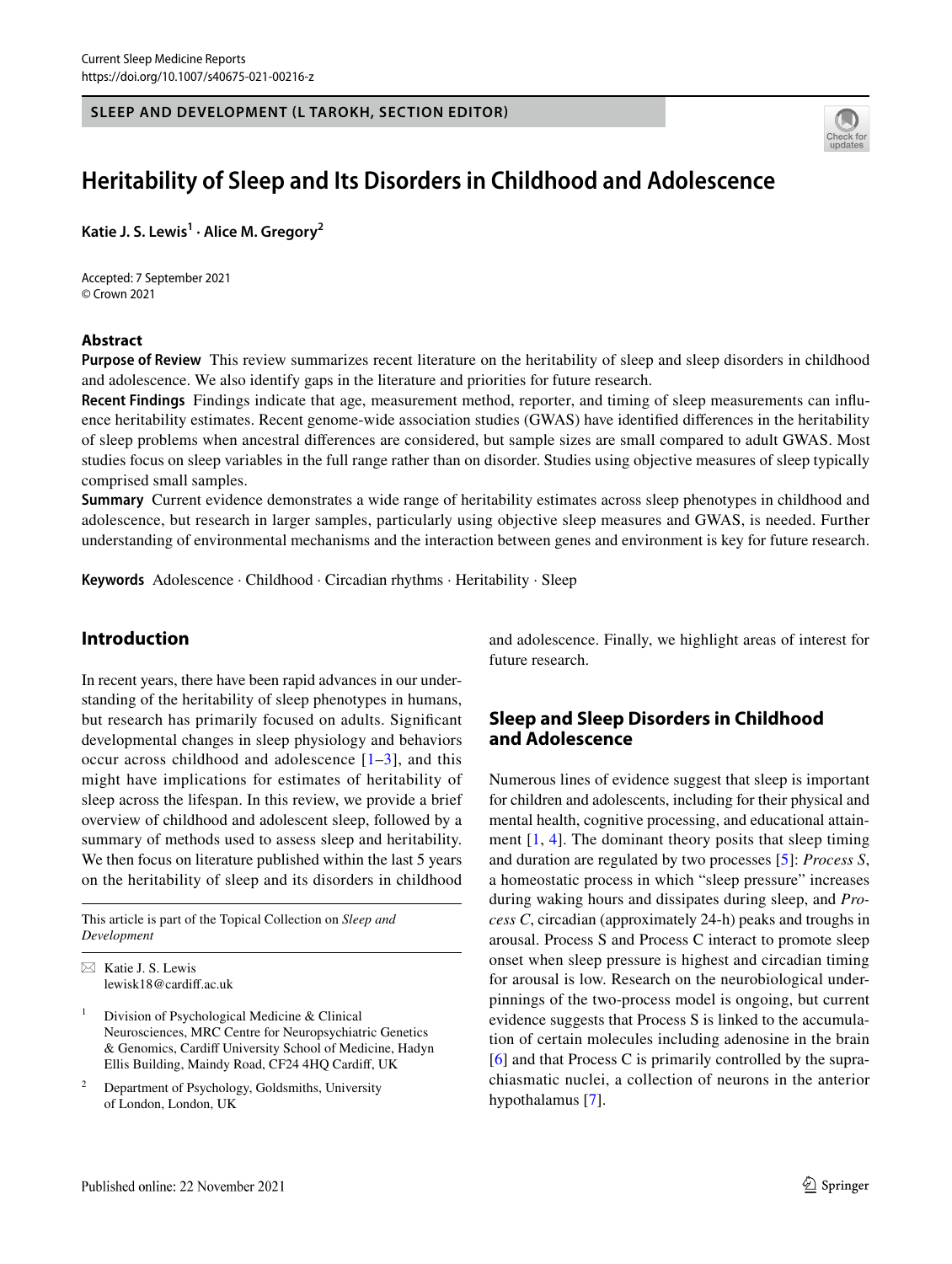After sleep onset, in adults, the neurophysiology of sleep can be divided into two main states: non-rapid eye movement (NREM) sleep and rapid eye movement (REM) sleep. NREM sleep typically follows sleep onset, and is divided into 3 stages (N1, N2, and N3) [[8\]](#page-9-5). N1 and N2 are lighter stages of sleep, whereas N3 (also known as deep sleep or slow-wave sleep) is characterized by low-frequency, highamplitude brain activity. K-complexes and sleep spindles (short bursts of 12–14 Hz activity [\[9\]](#page-9-6)) typically occur in N2. REM sleep typically occurs after progression through stages N1–N3 (and then back to N2). It is characterized by rapid eye movements, muscle paralysis, and high-frequency, low-amplitude brain activity resembling wakefulness, and is the stage of sleep during which vivid dreaming is most likely [\[10](#page-9-7)]. Progressing through one cycle of sleep typically takes 50–60 min in infants [\[11\]](#page-9-8), which then lengthens to 90–110 min in adults and is repeated 4–6 times during the night [[12\]](#page-9-9).

Comprehensive accounts of developmental changes in sleep timing and neurophysiology have been reviewed else-where [[3](#page-9-0), [13,](#page-9-10) [14\]](#page-9-11). When individuals transition from childhood to adolescence, sleep timing becomes more delayed [\[15\]](#page-9-12). This has been linked to puberty onset and is thought to be partly due to sleep pressure accumulating more slowly throughout the day (however, the dissipation of sleep pres-sure appears to remain the same as in childhood) [[2,](#page-9-13) [14,](#page-9-11) [16](#page-9-14)]. Sleep architecture also changes, with reductions in REM sleep from infancy to childhood, and reductions in slowwave sleep and slow-wave activity after the onset of puberty [\[13\]](#page-9-10). There are also other psychological and socio-cultural infuences on sleep during adolescence, such as greater autonomy over bedtimes and changes in social behavior [\[16\]](#page-9-14).

# **Sleep Disorders**

The International Classifcation of Sleep Disorders (ICSD-3) [[17](#page-9-15)] groups sleep disorders under the seven categories (insomnia, sleep-related breathing disorders, central disorders of hypersomnolence, circadian rhythm sleep–wake disorders, sleep-related movement disorders, and other sleep disorders). These are summarized in Table [1](#page-2-0).

# **Measuring Sleep**

Subjective measures of sleep include sleep diaries and questionnaires, which can be collected in both parents/ caregivers and children. Actigraphy is often used as an objective measure of sleep and requires participants to wear a device (typically on their wrist or leg) which detects movement. Algorithms are then used to estimate periods of sleep and wakefulness. These algorithms are validated using the "gold-standard" objective measure of sleep, polysomnography (PSG), in which information from electroencephalography (EEG), electrooculography, and electromyography are combined to determine the presence of the sleep stages described above [[1\]](#page-8-0). Videography and other objective measures are also available [\[18\]](#page-9-16).

# **Heritability**

Children difer greatly in terms of their sleep, both for genetic and environmental reasons. Heritability is defned as "the proportion of phenotypic diferences among individuals that can be attributed to genetic diferences in a particular population" [[19\]](#page-9-17). A heritability estimate is specifc to the population from which it was derived, and therefore varies depending on the characteristics of that sample. Heritability for psychological and behavioral traits is rarely (if ever) estimated to be 100% heritable [[20\]](#page-9-18). This is partly because measurement error is larger for these traits compared to physical traits such as height, but also refects the infuence of the environment.

Common misconceptions about heritability outlined by Visscher et al. [\[21\]](#page-9-19) are summarized below:

- (1) *Heritability is the proportion of a phenotype that is passed on to the next generation*: Actually, genes are passed on, not phenotypes. This is the most common misconception and is common even amongst those who are educated in genetics [[22\]](#page-9-20).
- (2) *High heritability implies genetic determination*: Instead, a high heritability indicates that the phenotype of an individual is a good predictor of genotype. However, due to environmental infuences, phenotype is not determined by genotype alone.
- (3) *Low heritability implies no additive genetic variance*: Instead, low heritability means that of all observed variation, a small proportion is caused by variation in genotypes.
- (4) *Heritability is informative about the nature of betweengroup diferences*: This is incorrect, actually heritability should not be used to predict changes in a population over time or diferences between groups because heritability is defned for a particular population in a particular environment and therefore cannot be applied to other populations which may have diferent environments.
- (5) *A large heritability implies genes of a large efect*: This is not the case, and it is more common for high heritability estimates to be due to a polygenic efect (multiple genes), which individually explain a low proportion of variance.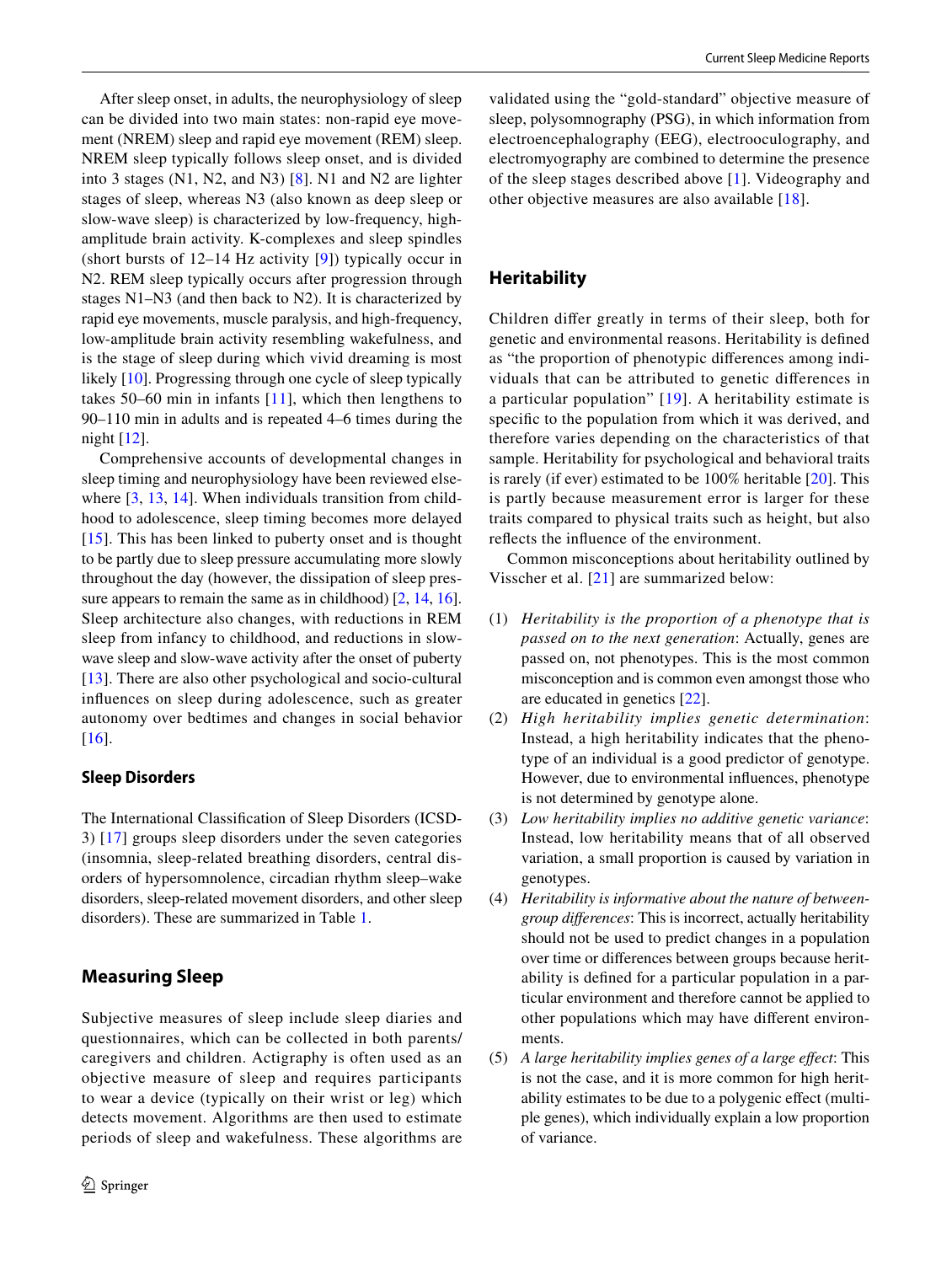<span id="page-2-0"></span>

| Table 1 Summary of International Classification of Sleep Disorders-3rd Edition (ICSD-3) sleep disorder categories |  |
|-------------------------------------------------------------------------------------------------------------------|--|
|-------------------------------------------------------------------------------------------------------------------|--|

| Category                             | Example disorders                                                                                                                                                                                                                                                                                                                                   |
|--------------------------------------|-----------------------------------------------------------------------------------------------------------------------------------------------------------------------------------------------------------------------------------------------------------------------------------------------------------------------------------------------------|
| Insomnia                             | Behavioral insomnia of childhood:                                                                                                                                                                                                                                                                                                                   |
|                                      | • Difficulty initiating or maintaining sleep despite adequate opportunity                                                                                                                                                                                                                                                                           |
|                                      | • Poor sleep quality with daytime impairment                                                                                                                                                                                                                                                                                                        |
|                                      | • Symptoms present at least three times per week for at least 3 months                                                                                                                                                                                                                                                                              |
|                                      | Additional specifiers:                                                                                                                                                                                                                                                                                                                              |
|                                      | • Sleep onset association — child associates their ability to fall asleep with inappropriate<br>environmental stimuli, such as watching television or falling asleep in the car. This means<br>that when that stimulus is absent, the child experiences difficulties falling as leep                                                                |
|                                      |                                                                                                                                                                                                                                                                                                                                                     |
|                                      | • Limit setting insomnia — child refuses to go to bed or employs tactics to stall bedtime<br>Excessive daytime sleepiness (either prolonged sleep duration or sleepiness) that is not caused                                                                                                                                                        |
| Central disorders of hypersomnolence | by another sleep disorder or circadian rhythm misalignment. Disorders in this section<br>include:                                                                                                                                                                                                                                                   |
|                                      | • Narcolepsy — characterized by unintentional sleep bouts, short REM sleep onset latency,<br>and sometimes cataplexy (temporary loss of muscle tone)                                                                                                                                                                                                |
|                                      | • Idiopathic hypersomnia — hypersomnia that cannot be explained by another condition                                                                                                                                                                                                                                                                |
|                                      | • Kleine-Levin syndrome - a rare disorder primarily affecting adolescent males [75]<br>characterized by recurrent episodes of excessive sleep, accompanied by "binge eating" and<br>hypersexuality                                                                                                                                                  |
| Sleep-related breathing disorders    | Abnormal respiration during sleep. Sleep apnea occurs when breathing temporarily stops<br>during sleep, resulting in reduced blood oxygen saturation, sleep fragmentation, and daytime<br>sleepiness. Three types of sleep apnea are:                                                                                                               |
|                                      | • Obstructive sleep apnea (OSA) — caused by obstruction of the upper airways. Symptoms<br>of pediatric OSA — snoring, labored/obstructed breathing, or daytime consequences such as<br>sleepiness or hyperactivity to be present                                                                                                                    |
|                                      | • Central sleep apnea $(CSA)$ — caused by a reduced drive to breath                                                                                                                                                                                                                                                                                 |
|                                      | $\bullet$ Mixed — symptoms of both OSA and CSA                                                                                                                                                                                                                                                                                                      |
|                                      | Circadian rhythm sleep–wake disorders (CRSD) Occur when there is a misalignment between the circadian sleep–wake cycle and the external<br>environment (e.g., socially defined timing of school, work, or social activities)                                                                                                                        |
|                                      | • The misalignment can occur because sleep onset is later (delayed sleep-wake phase disor-<br>der) or earlier (advanced sleep–wake phase disorder) than is desired, although other forms of<br>CRSD exist                                                                                                                                           |
|                                      | • The misalignment must be accompanied by insomnia or excessive daytime sleepiness,<br>distress, or impairment, and must last for at least 3 months (with the exception of jet lag<br>disorder) $[17]$                                                                                                                                              |
| Sleep-related movement disorders     | Movements that prevent or disturb sleep. These disorders include:                                                                                                                                                                                                                                                                                   |
|                                      | • Restless legs syndrome $(RLS)$ — an urge to move the legs that is sometimes accompanied<br>by an uncomfortable sensation. This is partially or totally relieved by movement and occurs<br>primarily in the evening or night                                                                                                                       |
|                                      | • Periodic limb movement disorder (PMLD) — limb movements that occur during sleep<br>(more than 5 times per hour in children, more than 15 times per hour in adults) which are<br>accompanied by sleep disturbance or other functional impairment                                                                                                   |
| Parasomnias                          | Physical events or experiences occurring during sleep or in the transition to/from sleep. They<br>can be grouped into the following categories:                                                                                                                                                                                                     |
|                                      | • NREM parasomnias — also known as disorders of arousal from NREM, these commonly<br>occur during slow-wave sleep (N3) and include sleepwalking, confusional arousals, sleep<br>terrors, and sleep-related eating disorder                                                                                                                          |
|                                      | • REM parasomnias — include REM sleep behavior disorder, sleep paralysis, and nightmare<br>disorder                                                                                                                                                                                                                                                 |
|                                      | • Other parasomnias — occur during either NREM or REM sleep, or during wakefulness<br>soon after sleep. They include exploding head syndrome and sleep enuresis (bed wetting)                                                                                                                                                                       |
|                                      | NREM parasomnias such as sleepwalking are more common in children than adults and are<br>often considered a normal part of development [76, 77]. However, the persistence of these<br>parasomnias past a particular age is considered problematic. For example, sleep enuresis is<br>only considered atypical when it persists after 5 years of age |

Note. There is an additional section in the ICSD-3 which focuses on sleep disorders that cannot be classifed elsewhere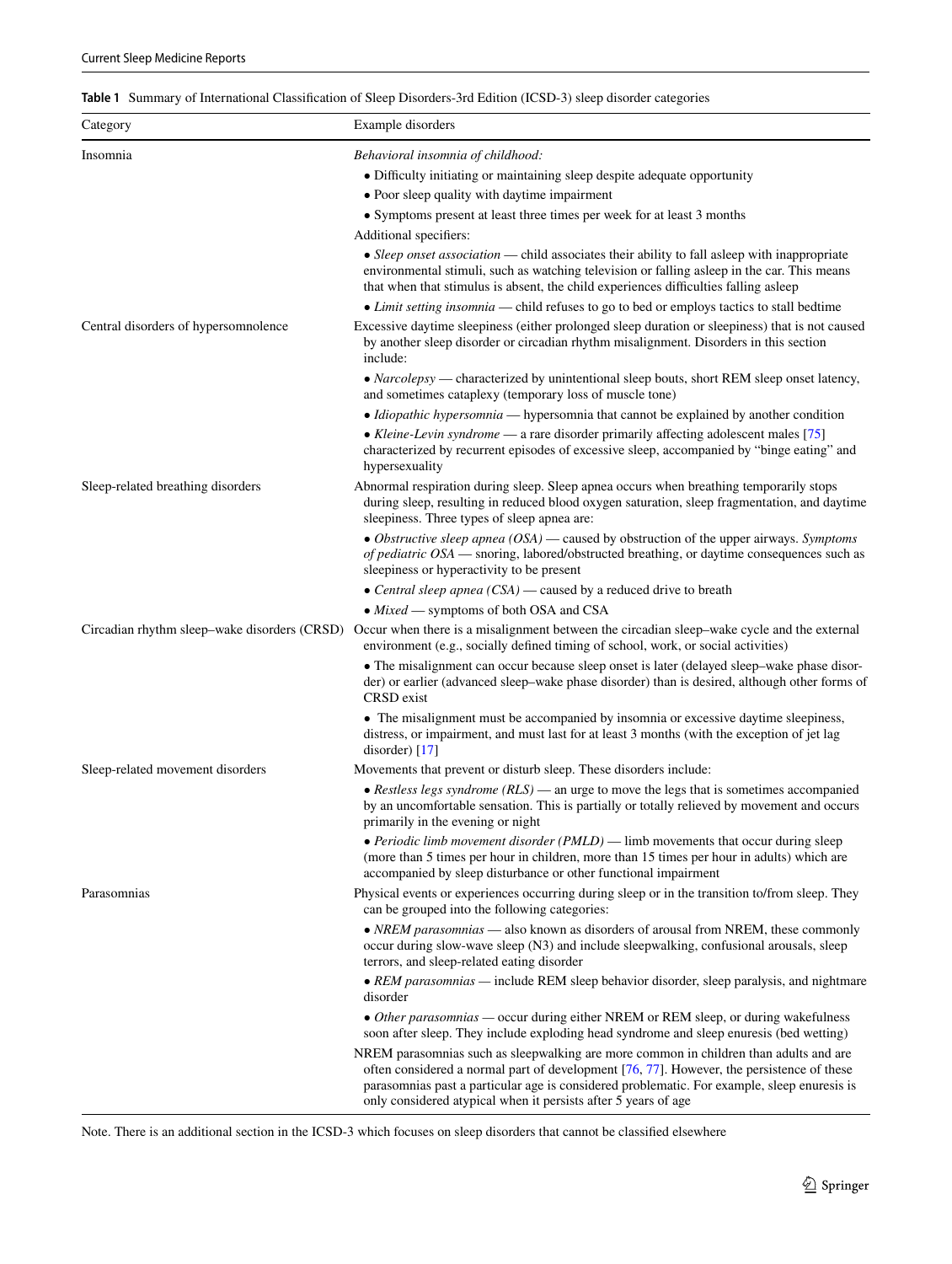### **Family and Adoption Studies**

Family studies sample individuals in a population who have a disorder and assess the risk for the disorder in their relatives. A traditional family design cannot be used to disaggregate genetic from environmental efects because family members usually share both genetic and environmental infuences [[23](#page-9-21), [24\]](#page-9-22). We will therefore not review studies using this method. In contrast, adoption studies can disaggregate the efects of genetics and environment because they can compare the degree of similarity between people who share diferent amounts of genetic and environmental similarity (e.g., the adoptees and their adoptive and biological parents).

### **Twin Studies**

Twin studies can be used to estimate heritability by comparing monozygotic (identical) twins, who share 100% of their genes, to dizygotic (non-identical) twins, who share, on average, 50% of their segregating genes. Heritability is estimated by comparing the degree of similarity for a trait (e.g., sleep duration) in monozygotic twin pairs compared to dizygotic twin pairs [[25](#page-9-23)]. Four sources of variance can be estimated: *Additive* genetic influences ("A"); *Dominant* (nonadditive) genetic influences ("D"), *Common* (shared) environmental influences ("C") which make family members more alike; and *Non-shared Environmental* influences ("E"), which make family members less alike (and includes measurement error) [[19](#page-9-17)]. Using a standard twin design, it is not possible to estimate D and C in the same model; therefore, ACE and ADE models are examined separately.

#### **Genome‑Wide Association Studies (GWAS)**

GWAS use a case–control method in samples from populations to detect associations between genetic markers (called single-nucleotide polymorphisms, SNPs) and a disease or trait of interest across the genome [[26\]](#page-9-24). From this, SNP heritability  $(h^2_{SNP})$  can be estimated, which is the proportion of variance in liability associated with common SNPs genome-wide. There are several methods to estimate SNP heritability from GWAS data, each with different assumptions [[27\]](#page-9-25). In contrast to twin studies, in which heritability represents the proportion of variance due to common and rare genetic variants, SNP heritability represents the proportion of variance due to common genetic variants. This is one reason why SNP heritability is usually lower than heritability estimated from twin studies [\[27](#page-9-25)].

# **Heritability of Sleep and Sleep Disorders in Childhood and Adolescence**

# **Twin Studies**

In recent years, amongst the diferent techniques used to inform about heritability, twin studies have provided the most information about sleep and sleep disorders in children and adolescence. These studies focus on a plethora of sleep phenotypes.

#### **Sleep Duration**

Kocevska et al. [[28](#page-9-26)••] meta-analyzed data from 19 twin studies  $(N=43,328, \text{ age } 6 \text{ months to } 88 \text{ years})$  assessing sleep duration using self-report, parent reports, actigraphy, and polysomnography. Heritability of sleep duration varied by age, ranging from 17% in infancy to 69% in adolescence (46% across all ages). Heritability estimates also varied according to the method of measuring sleep and by reporter, with lower estimates for parent reports (8%) vs. self-reports (38%) or sleep diary (52%). These discrepancies were also found by Breitenstein et al. [[29](#page-9-27)••] who found that the heritability of sleep duration in 8-year-old children (*N*=608) measured using actigraphy was 81% compared to 21% for parent reports.

Inderkum and Tarokh [[30](#page-9-28)] assessed sleep duration for 6 months in 51 adolescents (11–14 years) using actigraphy and self-reports. Heritability estimates for sleep duration measured using actigraphy were 15% on school days but 68% on free days (weekends, public holidays, and vacations) and 45% on holidays (public holidays and vacations). However, self-reported sleep duration was 19% on school days and 2% on free days. The more similar estimates between sleep duration on school days as compared to free days could be explained by the fact that correlations between subjective and objective measures were higher on school days (0.53) compared to free days (0.25). The authors hypothesized that sleep duration may be more accurately recalled for school days than free days because bedtimes and risetimes are likely to be infuenced by school start times.

#### **Sleep Quality**

Kocesvska et al. [[28•](#page-9-26)•] meta-analyzed data from 13 twin studies of sleep quality (*N*=43,328, age 16–82 years). Sleep quality was assessed using self-report (primarily using the Pittsburgh Sleep Quality Index [[31](#page-9-29)]). Two of the studies were conducted in adolescents (age 16–18) with heritability estimates ranging from 33 to 41%. The heritability estimate across all ages was 44%, which did not difer signifcantly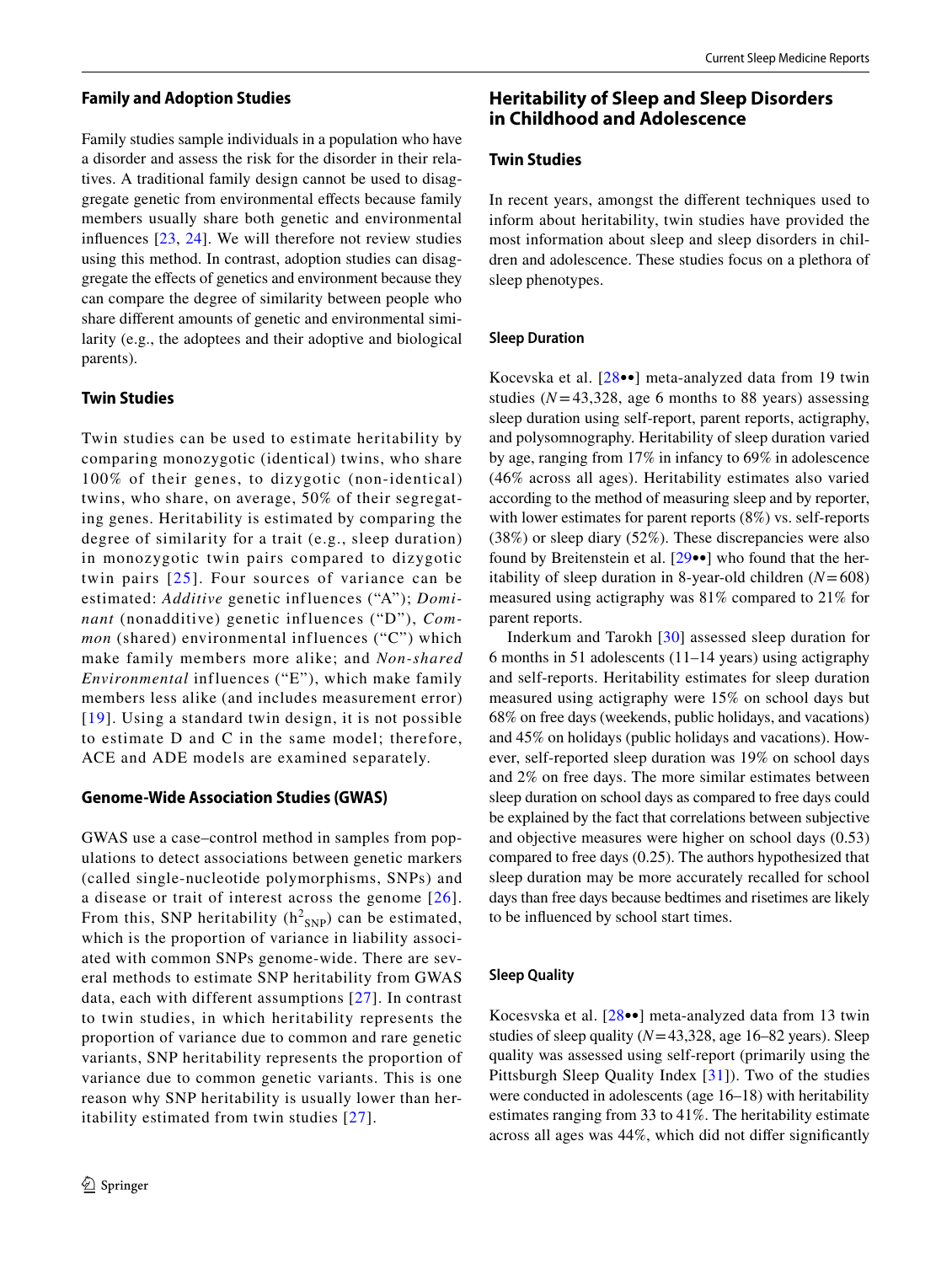by age group. This is similar to a recent study of 10,222 16-year-old twins which estimated the heritability of sleep quality to be 42% [\[32](#page-9-30)].

Minutes of wake after sleep onset (WASO) and sleep efficiency (SE) can also be considered markers of sleep quality. Recent heritability estimates for WASO ranged from 73 to 85% [[30,](#page-9-28) [33](#page-9-31)] and 55 to 80% for SE [[29•](#page-9-27)•, [30\]](#page-9-28). Inderkum and Tarokh [\[30](#page-9-28)] also found that estimates difered depending on whether sleep was measured on school days or free days, but the diferences were not as marked as those found for sleep duration. Lower heritability estimates for WASO and SE were observed in a recent EEG study in adolescents, but this had a small sample size  $(N=60)$  [[33\]](#page-9-31).

#### **Circadian Parameters**

In a study of 608 8-year-olds, Breitenstein et al. [[29•](#page-9-27)•] assessed circadian timing and variability of sleep using actigraphy. They did not fnd evidence that sleep midpoint and sleep midpoint variability were explained by genetic factors, and most of the variance was explained by shared environmental factors. Heritability estimates for chronotype in adolescents (11–14 years) were found to be higher on free days (87–91%) compared to school days (14%) when assessed using actigraphy [[30](#page-9-28)], and 76% when assessed using a chronotype questionnaire. However, the small sample size  $(N=51)$  means that there is unlikely to be power to obtain stable estimates. Gehrman and colleagues derived numerous circadian parameters from actigraphy data in 142 twins aged between 16 and 40 years [[34](#page-9-32)•]. They estimated heritability using Sequential Oligogenic Linkage Analysis Routines. Circadian heritability estimates that remained signifcant after correcting for age and sex were primary minimum phase (88%), relative amplitude (57%), and M10 (10 h with maximal activity) (64%). However, there was a broad age range and estimates were not conducted in adolescents/ young adult samples separately.

One recent study assessed the heritability of biological markers of circadian rhythms. Ouellet-Morin and colleagues [[35](#page-9-33)] examined the cortisol awakening response (CAR), awakening level, and cortisol change from morning to evening (diurnal change) in 592 14-year-old twins. The genetic infuence for CAR, awakening level, and diurnal change was estimated at 49.5% (A+D), 27.8% (A), and 31.4% (A), respectively. Using multivariate analysis, the authors found that the infuence of A and D for CAR was 39.5% and 10%, respectively.

#### **Sleep Architecture**

The study by Gehrman et al. [[34•](#page-9-32)] described above also derived duration of "light sleep" and "deep sleep" behavioral states from actigraphy using an algorithm based on second-by-second variability in movement. After correcting for age and sex, heritability for the duration of "light sleep" and "deep sleep" was 41% and 21%, respectively. Of note, the creators of the algorithm used to defne light and deep sleep caution that these behavioral states do not correspond well with PSG-defned sleep stages [[36\]](#page-9-34). Several high-density EEG studies have also been conducted in adolescents. Markovic et al. [[37\]](#page-9-35) measured sleep in 50 adolescents (mean age 13.2 years, range  $=10-15$ ). They assessed the distribution of EEG power (activity of diferent EEG frequencies) during NREM and REM sleep. In contrast to fndings from adult studies [\[38\]](#page-9-36), heritability estimates were low for delta (1–4.6 Hz) and sigma (11–16 Hz) bands in NREM  $(0.12 \le h^2 \le 0.2)$  and REM sleep  $(0.01 \le h^2 \le 0.2)$ . There was higher heritability for beta bands (16.2–24 Hz) in NREM (0.48 ≤  $h^2$  ≤ 0.51) and REM sleep (0.52 ≤  $h^2$  ≤ 0.57). This emphasized the importance of examining high frequency ranges in EEG studies and the efect of shared environmental infuences on other frequency bands. Markovic and colleagues [\[39](#page-9-37)] also examined the heritability of sleep EEG coherence in 62 adolescents (mean age=12.5 years). EEG coherence measures connectivity based on correlation of EEG signals at a specifc frequency and is a potential indicator of increased myelination and rewiring of the brain during development [[40](#page-10-0)]. Across frequencies and sleep states, the heritability of sleep EEG coherence was 19%, with stronger contributions for unique environmental factors (median value range:  $45\% \leq E \leq 75\%$ ). The authors found that EEG coherence was strongest for sleep spindles which showed on average a heritability of 48% across connections. Finally, Rusterholz and colleagues [[33\]](#page-9-31) used high-density EEG to estimate the heritability of several sleep parameters in 60 adolescent twins (mean age=12.46 years). Most sleep parameters did not show strong genetic infuences: number of minutes of REM sleep, sleep efficiency, and total sleep time showed high unique environmental infuences  $(81\% \leq E \leq 98\%)$ , and variance in minutes of stage 1 sleep was primarily infuenced by shared environmental factors  $(C=85\%)$ . Moderate heritability was observed for duration of slow-wave sleep (37%), REM sleep latency (40%), and sleep efficiency  $(32\%)$ . When assessing EEG power in posterior regions of the brain, the authors found that 80–90% of the variance in slow oscillations, slow wave, and spindle activity was due to genetic factors. However, EEG power in anterior regions was primarily driven by shared environmental factors.

### **Insomnia**

In 10,022 16-year-old twins, Madrid-Valero et al. estimated the heritability of insomnia symptoms (assessed using the Insomnia Severity Index) to be 41% [\[32](#page-9-30)]. Shakoor et al. [[41\]](#page-10-1) repeated these analyses in a smaller sample from the same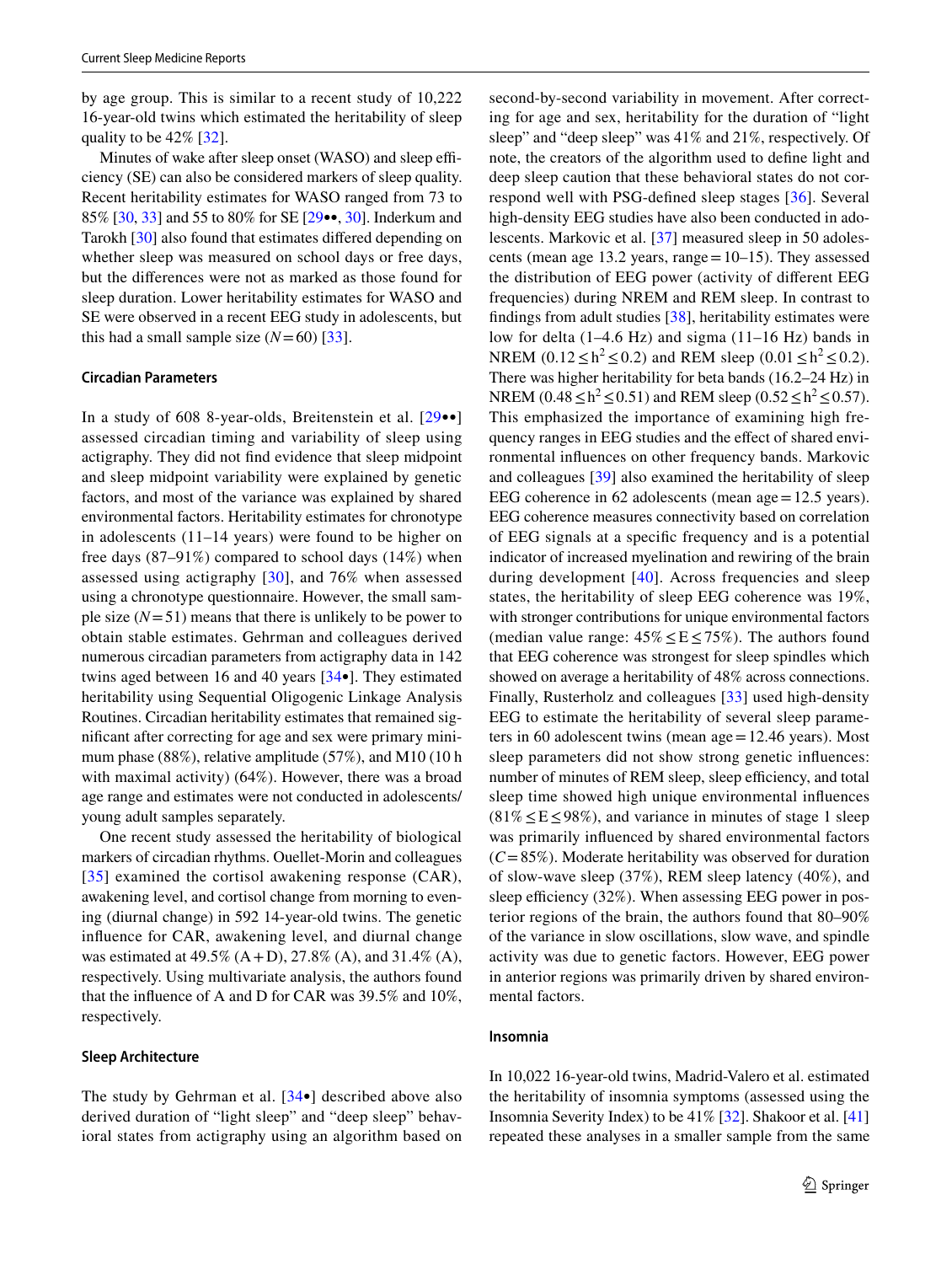study  $(N=7,442)$  and found that the heritability for insomnia was lower for boys (34%) than girls (42%). Madrid-Valero et al. [\[42](#page-10-2)] also found that the heritability for Child Behaviour Checklist (CBCL) items "sleeps less than most kids" and "trouble sleeping" was 85% and 62%, respectively, in 2,060 children (age 8.06 years, range  $=6-12$ ). Other twin studies have examined the heritability of sleep onset latency (SOL), which in cases might be relevant to sleep onset insomnia. Recent studies using actigraphy estimate SOL heritability at 30% at age 8 [\[29](#page-9-27)••] and 48–77% at age 12 [\[30\]](#page-9-28). This is within the same range as a recent EEG study in 12–14-yearold adolescents, which estimated SOL heritability at 72% (although the *N* in this study was small,  $N=60$ ) [\[33](#page-9-31)].

#### **Other Sleep‑Related Difculties and Disorders**

Breitenstein et al. [\[29•](#page-9-27)•] estimated the heritability of daytime sleepiness to be 27% in 608 children (age 8 years,  $SD = 0.63$ ) using parent reports. In addition, Champion et al. [\[43](#page-10-3)] assessed pediatric restless legs syndrome (RLS) assessed by parent questionnaire and rated against 4 essential criteria defned by the International RLS Study Group in 2,033 twins aged 10.5 years (range 3–18). They found that heritability difered according to RLS subtype, being 14% for painless RLS but 64% for painful RLS. Breitenstein et al. [[44\]](#page-10-4) assessed sleep problems at age 5 in 406 twins (age 4.8 years,  $SD = 0.39$ ) using total scores on the Child Sleep Habits Questionnaire [\[45\]](#page-10-5). Heritability for the total score was estimated at 28%. As outlined above, Madrid-Valero et al. [[42\]](#page-10-2) assessed sleep problems using individual items from the CBCL in 2,060 children (age 8.06 years, range  $=6-12$ ). In addition to the aforementioned insomnia-related items, heritability estimates for the other CBCL items were as follows: "sleeps more than most kids" (89% [ADE model]), "sleeps less than most kids" (85%) and "overtired" (83%), "nightmares" (73%), "talks or walks in sleep" (72%), and "trouble sleeping" (62%).

# **GWAS**

Marinelli et al. [[46](#page-10-6)] conducted a GWAS of sleep duration in 10,554 children aged 2–14 years from the EAGLE consortium. SNP heritability of sleep duration was estimated at 14% after adjusting for age, sex, and principal components. In 2019, Dashti et al. [[47\]](#page-10-7) compared the results of this study with an adult sleep duration GWAS (SNP heritability 9.8%). They found that none of the 78 genome-wide signifcant loci identifed in the adult GWAS was replicated in the EAGLE GWAS, but 45 of the 77 loci discovered in the EAGLE study showed consistent directionality in the adult GWAS.

Ohi et al. [[48](#page-10-8)••] conducted a GWAS of sleep problems using the total score from the Sleep Disturbance Scale for Children [[49](#page-10-9)] in 9,683 children aged 9–10 years. SNP heritability was 11% in children of European ancestry and 14% in children of trans-ancestry [\[48•](#page-10-8)•]. A factor analysis on scores from the SDSC was used to derive subscales representing common sleep disorders. The subscales and corresponding SNP heritability estimates for each subscale are summarized in Table [2](#page-6-0), ranging from 2.1 to 22.9%. The GWAS for sleep breathing disorders (sleep apnea and snoring) and sleep hyperhidrosis (falling asleep sweating and night sweating) subscales could not signifcantly explain variances in these phenotypes.

One other GWAS was conducted by Jørgensen et al. [[50•](#page-10-10)•], who assessed lifetime nocturnal enuresis diagnosis in a Danish population using ICD-10 criteria and redeemed desmopressin prescriptions (3,882 cases, 31,073 controls). SNP heritability ranged from 23.9 to 30.4% assuming a nocturnal enuresis prevalence of 7–15%. This is also the frst GWAS to identify genome-wide signifcant loci for nocturnal enuresis and to identify a genetic overlap with attentiondeficit hyperactivity disorder.

# **Future Directions**

The studies in this review highlight several key areas for further consideration. First, most research utilized twin studies. Only 3 sleep GWAS in young people were published in the last 5 years and these had much smaller sample sizes compared to adult GWAS. There is evidence that heritability of sleep traits varies by age group [\[28](#page-9-26)••, [30](#page-9-28), [51,](#page-10-11) [52\]](#page-10-12); therefore, future GWAS should examine genetic infuences across different developmental stages, ideally using longitudinal data. Mendelian randomization (MR) studies often use SNPs identifed in GWAS to infer causal relationships (e.g., between insomnia and depression). This assumes SNPs index sleep phenotypes occurring *before* onset of the disorder in question. However, most MR studies use SNPs from UK Biobank GWAS, with participants aged 40–69 years [[53](#page-10-13)]. Existing comparisons between child and adult sleep GWAS suggest diferent SNPs are associated with sleep traits in childhood and adulthood [\[47](#page-10-7)]. It is therefore questionable whether MR studies using SNPs associated with midlife sleep phenotypes can adequately assess causal relationships between sleep and disorders which commonly develop in childhood or adolescence (e.g., depression [\[54](#page-10-14)]). This also applies when examining associations between polygenic scores (PGS) for sleep traits and other phenotypes in childhood and adolescence, as PGS are often derived using adult GWAS summary statistics. Furthermore, GWAS often rely on questionnaire measures to assess sleep phenotypes, and the studies reviewed in this paper demonstrate how estimates of genetic infuence vary considerably according to measurement. Large sleep GWAS in child and adolescent samples using a range of measurement methods are therefore vital.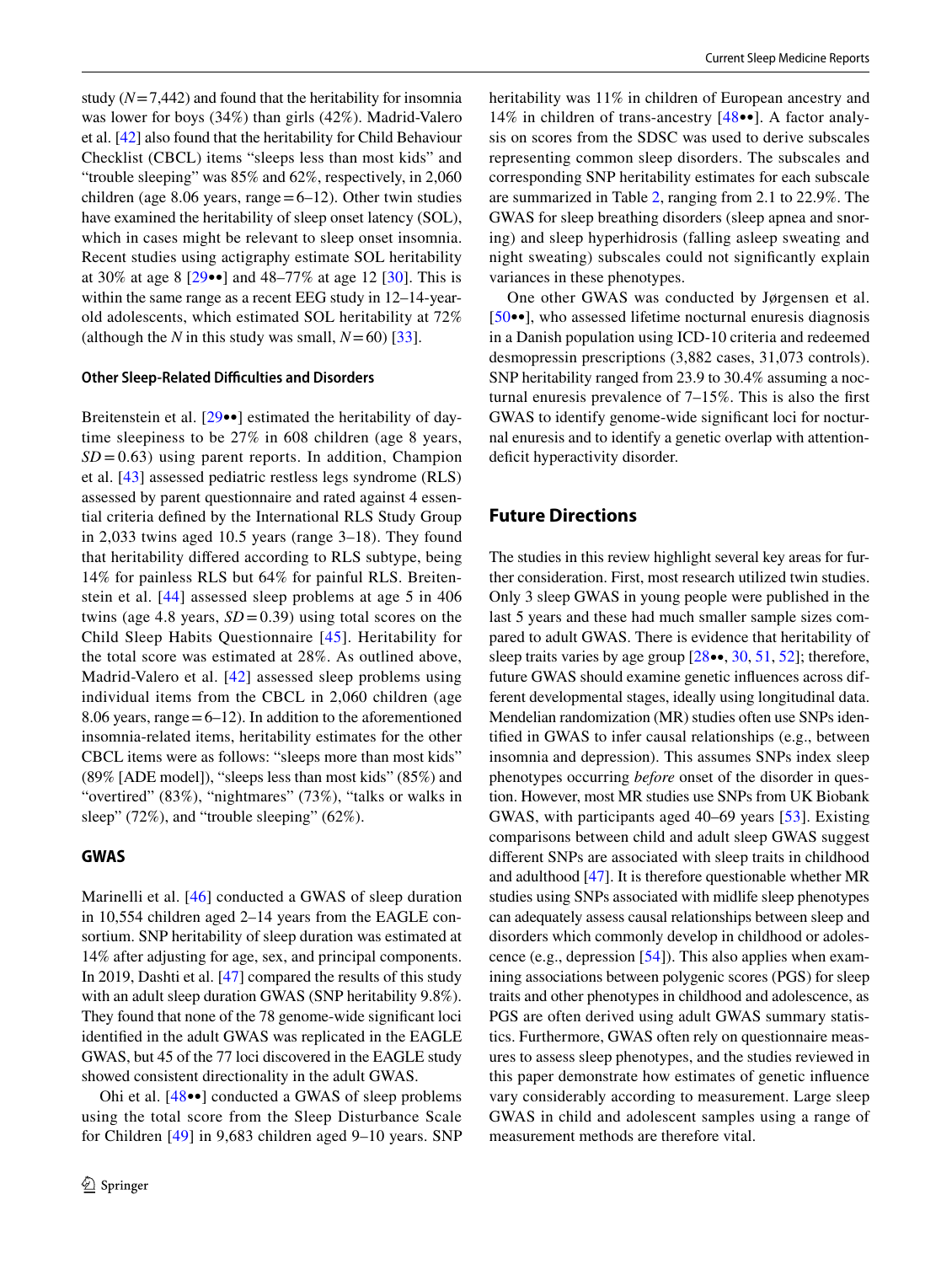<span id="page-6-0"></span>

| Table 2                                   |      |                                                | Summary of genome-wide association studies published in the last 5 years which focus on sleep phenotypes and include children/adolescents                            |                                                                           |                                       |                                                                                                           |                                        |                                                                                   |
|-------------------------------------------|------|------------------------------------------------|----------------------------------------------------------------------------------------------------------------------------------------------------------------------|---------------------------------------------------------------------------|---------------------------------------|-----------------------------------------------------------------------------------------------------------|----------------------------------------|-----------------------------------------------------------------------------------|
| Author                                    | Year | Country                                        | Sleep phenotype                                                                                                                                                      | Sample                                                                    | $\geq$                                | Age, years (range)                                                                                        | % Female                               | $\rm h^2_{~SNP}$                                                                  |
| Jorgensen et al.<br>$\left[ -0.05\right]$ | 2021 | Denmark                                        | according to ICD-<br>redeemed desmo-<br>Lifetime nocturnal<br>pressin prescrip-<br>enuresis defined<br>10 criteria and<br>tions                                      | iPSYCH2012 Danish<br>population-based<br>cohort                           | 31,073 controls<br>3,882 cases        | $(1QR = 16.71 -$<br>$(1QR = 17.13 -$<br>Controls: 20.38<br>Cases <sup>a</sup> : 19.96<br>23.21)<br>22.87) | Controls: not<br>reported<br>Cases: 28 | 0.239 to 0.304 (assum-<br>enuresis prevalence<br>ing a nocturnal<br>of $7 - 15\%$ |
| Marinelli et al. [46]                     |      | The Netherlands,<br>2016 Finland, Spain,<br>UK | Parent rated question<br>duration<br>on sleep                                                                                                                        | miology (EAGLE)<br>Life course Epide-<br>EArly Genetics and<br>Consortium | 10,554 discovery<br>1,250 replication | 10.56 (range = $2-13$ )                                                                                   | Not reported                           | 0.14                                                                              |
| Ohietal. $[48 \cdot \bullet]$             | 2021 | <b>USA</b>                                     | SDSC total score                                                                                                                                                     | ment (ABCD) study<br>Cognitive Develop-<br>Adolescent Brain               | (4920 European<br>ancestry)<br>9683   | $9.9$ (range = 9-10)                                                                                      | 47.7                                   | .139 Trans-anc<br>.109 Eur                                                        |
| Ohiet al. [48 · •]                        |      | 2021 USA                                       | Disorders of arousal<br>sleep terrors, and<br>(sleepwalking,<br>SDSC subscale:<br>or nightmares<br>nightmares)                                                       | ment (ABCD) study<br>Cognitive Develop-<br>Adolescent Brain               | (4920 European<br>ancestry)<br>9683   | 9.9 (range = $9-10$ )                                                                                     | 47.7                                   | .131 Trans-anc<br>.021 Eur                                                        |
| Ohi et al. [48 $\bullet\bullet$ ]         |      | 2021 USA                                       | ing and maintaining<br>Disorders of initiat-<br>problems in falling<br>sleep (sleep dura-<br>asleep, and night<br>tion and latency,<br>SDSC subscale:<br>awakenings) | ment (ABCD) study<br>Cognitive Develop-<br>Adolescent Brain               | (4920 European<br>ancestry)<br>9683   | 9.9 (range = $9-10$ )                                                                                     | 47.7                                   | .139 Trans-anc<br>.119 Eur                                                        |
| Ohi et al. $[48\cdot \bullet]$            |      | 2021 USA                                       | SDSC subscale: Dis-<br>orders of excessive<br>and restless sleep)<br>somnolence (day-<br>time somnolence                                                             | ment (ABCD) study<br>Cognitive Develop-<br>Adolescent Brain               | (4920 European<br>ancestry)<br>9683   | 9.9 (range $= 9 - 10$ )                                                                                   | 47.7                                   | .229 Trans-anc<br>.170 Eur                                                        |
| Ohi et al. $[48 \cdot \bullet]$           |      | 2021 USA                                       | SDSC subscale: Sleep<br>breathing disorders<br>(sleep apnea and<br>$s_{\text{norm}}$                                                                                 | ment (ABCD) study<br>Cognitive Develop-<br>Adolescent Brain               | (4920 European<br>ancestry)<br>9683   | 9.9 (range = $9-10$ )                                                                                     | 47.7                                   | .000 Trans-anc<br>.000 Eur                                                        |
| Ohi et al. $[48 \cdot \bullet]$           | 2021 | USA                                            | SDSC subscale: Sleep<br>ing asleep sweating<br>and night sweating)<br>hyperhidrosis (fall-                                                                           | ment (ABCD) study<br>Cognitive Develop-<br>Adolescent Brain               | (4920 European<br>ancestry)<br>9683   | $9.9$ (range = $9 - 10$ )                                                                                 | 47.7                                   | .000 Trans-anc<br>.000 Eur                                                        |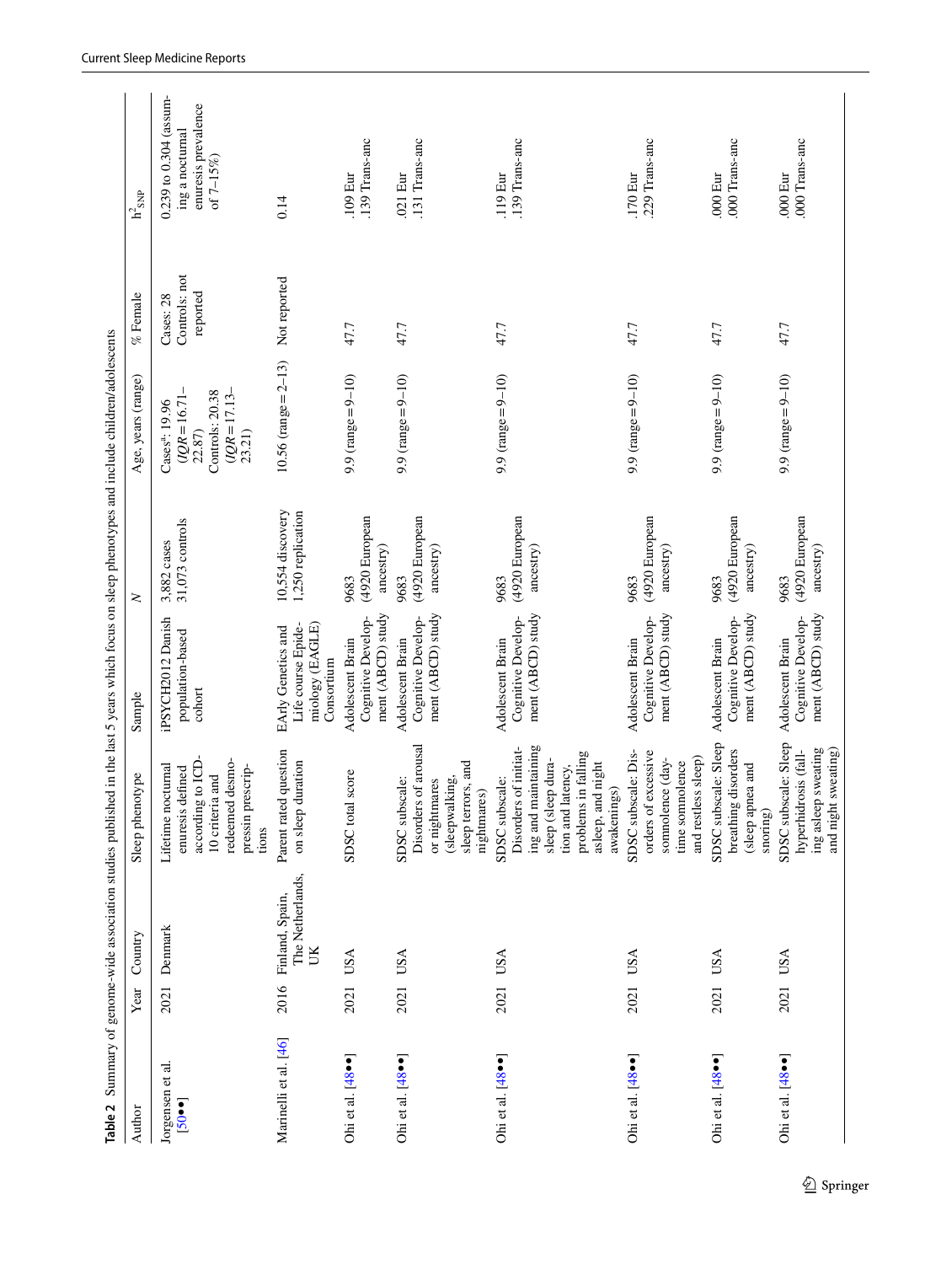| Table 2 (continued)      |              |                                                                                                                                                                                                                       |                                                                            |                   |                       |          |                            |
|--------------------------|--------------|-----------------------------------------------------------------------------------------------------------------------------------------------------------------------------------------------------------------------|----------------------------------------------------------------------------|-------------------|-----------------------|----------|----------------------------|
| Author                   | Year Country | Sleep phenotype                                                                                                                                                                                                       | Sample                                                                     |                   | Age, years (range)    | % Female | $h^2_{SNP}$                |
| Ohi et al. $[48\bullet]$ | 2021 USA     | rhythmic movement<br>disorders, and hyp-<br>nagogic hallucina-<br>ders (hypnic jerks,<br>transition disor-<br>SDSC subscale:<br>Sleep-wake<br>tions)                                                                  | Cognitive Develop- (4920 European<br>ment (ABCD) study<br>Adolescent Brain | ancestry)<br>9683 | 9.9 (range = $9-10$ ) | 47.7     | .055 Trans-anc<br>.028 Eur |
| Scale for Children       |              | Note. ICD-10, International Classification of Diseases (10th revision); IQR, interquartile range; h <sup>2</sup> <sub>syp</sub> , single nucleotide polymorphism-based heritability estimate; SDSC, Sleep Disturbance |                                                                            |                   |                       |          |                            |
|                          |              | "Median age at first diagnosis = 8.12 ( $lQR = 6.71-10.10$ ), median age at first redeemed prescription = 7.29 ( $lQR = 6.35-8.70$ ), Eur, European; Trans-anc. trans-ancestry                                        |                                                                            |                   |                       |          |                            |

Second, the reviewed studies highlighted several factors t[o c](#page-10-8)onsider in future research. These include ancestral group [\[48•](#page-10-8)•], whether sleep is measured on weekdays or fre[e da](#page-9-26)ys [[30\]](#page-9-28), and method or reporter used to measure sleep [[28•](#page-9-26)•, [29•](#page-9-27)•]. However, differences according to measurement method could be driven by unstable estimates, as twin stud ies using objective measures of sleep often used small sam ple sizes ( *N* <150) and are likely to be underpowered. Larger studies using objective sleep measures are needed. We also found that only two studies assessed sleep disorders using diagnostic criteria [\[43](#page-10-3), [50•](#page-10-10)•]. Most studies focused on traits related to insomnia, and future research examining other disorders in childhood and adolescence is needed. In addi tion, few studies reported heritability estimates by gender despite evidence that there are gender diferences in sleep EEG characteristics [\[55\]](#page-10-15) and risk for insomnia [[56](#page-10-16)]. Recent meta-analyses of twin studies have not found evidence that heritability for sleep duration, sleep quality, or insomnia is moderated by sex  $[28\bullet, 51]$  $[28\bullet, 51]$ , but this could be due to many studies not reporting results stratifed by gender [[51\]](#page-10-11).

# **Heritability Estimates**

A recent study found that heritability estimates are often [mis](#page-9-20)understood, even amongst those with genetics training [[22\]](#page-9-20). As our understanding of the role of genetics on sleep progresses, it is increasingly important for researchers to efectively communicate these fndings to the public. For example, heritability estimates do not assess the infuence of de novo mutations, as by defnition they are not inher i[ted](#page-10-17), and most studies estimate narrow sense heritability [[57\]](#page-10-17) which assumes the absence of gene–gene and geneenvironment interactions. Furthermore, SNP heritability does not consider the impact of rare genetic variants, which may have a greater impact than common variants [[58\]](#page-10-18). These factors and other mechanisms such as epigenetic inheritance [[59\]](#page-10-19) may explain why SNP heritability estimates are often much lower than those from twin studies. Some researchers have questioned whether it is possible to separate genetic from environmental infuences on complex traits due to the complex way in which genes and environment interact over time and have argued that there should be less focus on refn ing heritability estimates and more on understanding this complexity [\[57](#page-10-17)].

# **Environmental Infuences and Other Mechanisms**

The reviewed studies demonstrate that environmental infuences often play a large role in explaining variance in sleep phenotypes. Adoption studies and other genetically sensitive designs can disentangle the effects of environment from inherited factors. A key example is a study by Lewis and colleagues, who examined familial transition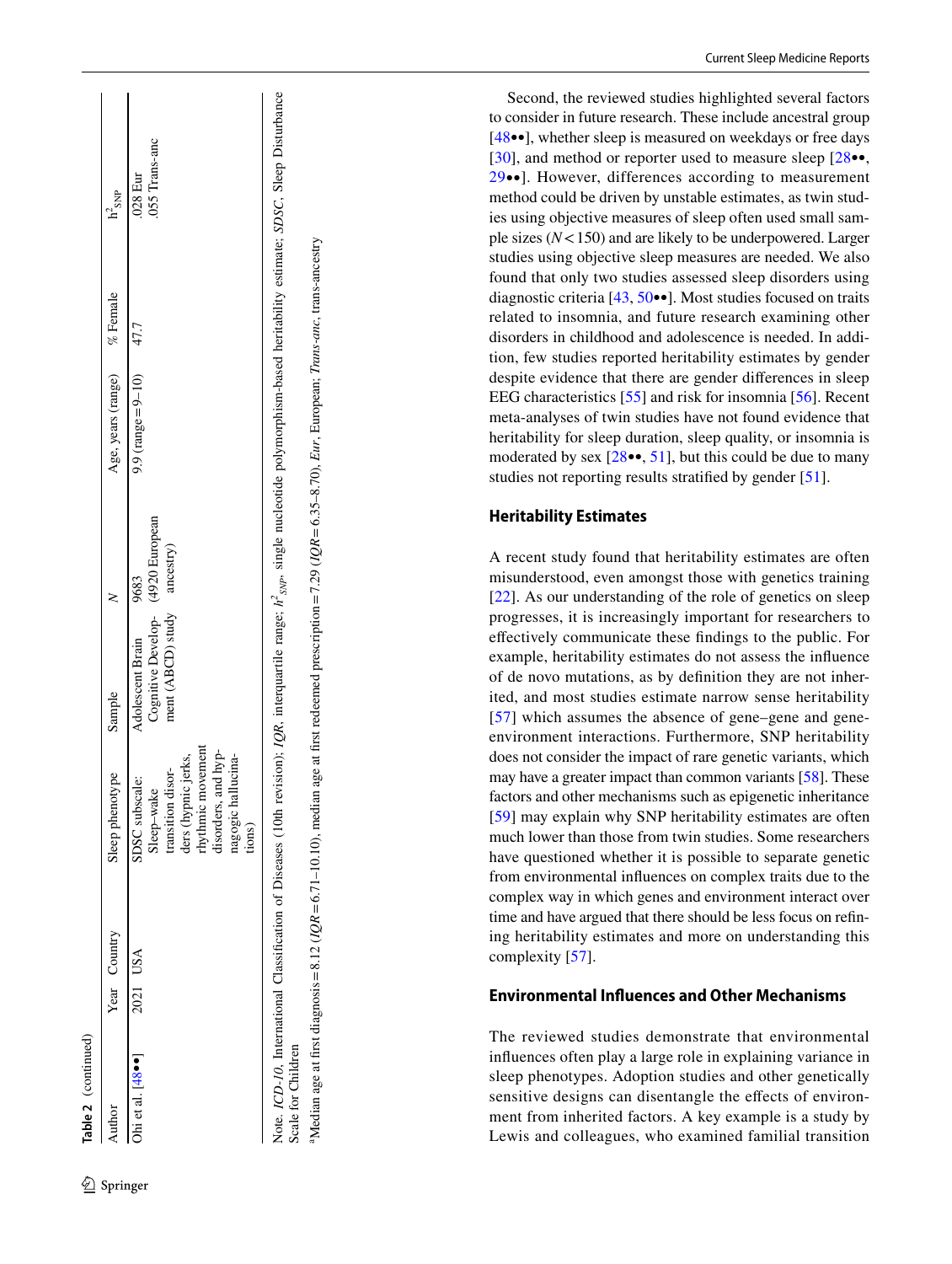of depression by analyzing data from children conceived through in vitro fertilization who were either genetically related or unrelated to their parents [[60](#page-10-20)]. They found that the correlations between parent and child depressive symptoms were similar regardless of biological relatedness, suggesting that environmental infuences play a role in the intergenerational transmission of depression symptoms. We are not aware of any studies that have used this approach to examine intergenerational transmission of sleep phenotypes, but this provides a fruitful avenue for future work.

Identifying these environmental infuences across different ages and sleep phenotypes will be crucial in understanding the aetiology of sleep disorders. There are multiple candidate environmental infuences on child and adolescent sleep, including the use of digital media, diet/caffeine intake, parent-imposed bedtimes and sleep habits, and psychosocial changes during adolescence [[2,](#page-9-13) [16,](#page-9-14) [61,](#page-10-21) [62\]](#page-10-22). Future research could examine genetic infuences on these "environmental traits." Recent studies have implicated other mechanisms such as bullying [[41\]](#page-10-1), sibling confict [\[44\]](#page-10-4), internalizing problems [\[32](#page-9-30)], antisocial behavior [[42](#page-10-2)], emotional regulation [\[63](#page-10-23)], and impulsivity and anger [[64\]](#page-10-24). There have also been studies in young adults that have examined pre-sleep arousal [[65](#page-10-25)], dysfunctional beliefs about sleep [\[66\]](#page-10-26), and loneliness [[67\]](#page-10-27) as other pathways that affect sleep. Future work could explore how these factors infuence sleep in younger populations.

Environmental factors can also change heritability estimates over time, even for traits with a high genetic infuence [\[68\]](#page-10-28), and this should be considered in future research. Key factors to consider are increases in the use of digital technology, lifestyle changes due to the COVID-19 pandemic (e.g., more indoor activities and reduced sunlight exposure) [\[69](#page-10-29)], and long-term sleep disturbances arising from contracting COVID-19 [[70](#page-10-30)]. Understanding gene-environment interactions and epigenetic infuences will also be important. For example, insomnia is thought to develop because individuals with a predisposition to insomnia are more likely to develop insomnia after precipitating factors (e.g., stress) [[71\]](#page-10-31). Palagini and colleagues hypothesized that epigenetic mechanisms may predispose individuals to insomnia, either through early life experiences or transgenerational epigenetic inheritance, and may also be involved in the maintenance of insomnia [[72\]](#page-10-32). Epigenetic infuences have also been implicated in other sleep disorders [\[73\]](#page-10-33). A recent study in 10-year-old children found that sleep duration measured using actigraphy was associated with DNA methylation patterns in a region of the genome implicating genes previously identifed in sleep GWAS [\[74](#page-11-3)•]. Understanding how epigenetic mechanisms infuence sleep in childhood and adolescence could be a promising avenue to inform our understanding of sleep and sleep disorders.

### **Conclusion**

Our review of recent literature highlights that more research is needed to understand how genetic factors infuence sleep and sleep disorders across diferent ages in childhood and adolescence. This is particularly the case for GWAS, which are primarily conducted in adults. Further understanding of how genes interact with the environment and other psychological and biological mechanisms will be crucial to inform our understanding of the aetiology of sleep disorders and inform interventions to improve sleep in young people.

**Funding** Katie Lewis was supported by Health and Care Research Wales and the Wellcome Trust (Grant No: 220488/Z/20/Z).

### **Declarations**

**Conflict of Interest** Alice Gregory is an advisor for a project initially sponsored by Johnson's Baby. She receives royalties for two books Nodding Off (Bloomsbury Sigma, 2018) and The Sleepy Pebble (Flying Eye, 2019). She has another contract with Lawrence King Publishers. She is a regular contributor to BBC Focus magazine and has contributed to other outlets (such as The Conversation, The Guardian, and Balance Magazine). She occasionally receives sample products related to sleep (e.g., blue light blocking glasses) and has given a paid talk to a business. Katie Lewis declares no conficts of interest.

**Human and Animal Rights and Informed Consent** This article does not contain any studies with human or animal subjects performed by any of the authors.

**Open Access** This article is licensed under a Creative Commons Attribution 4.0 International License, which permits use, sharing, adaptation, distribution and reproduction in any medium or format, as long as you give appropriate credit to the original author(s) and the source, provide a link to the Creative Commons licence, and indicate if changes were made. The images or other third party material in this article are included in the article's Creative Commons licence, unless indicated otherwise in a credit line to the material. If material is not included in the article's Creative Commons licence and your intended use is not permitted by statutory regulation or exceeds the permitted use, you will need to obtain permission directly from the copyright holder. To view a copy of this licence, visit<http://creativecommons.org/licenses/by/4.0/>.

# **References**

Papers of particular interest, published recently, have been highlighted as:

- Of importance
- •• Of major importance
- <span id="page-8-0"></span>1. Tarokh L, Saletin JM, Carskadon MA. Sleep in adolescence: physiology, cognition and mental health. Neurosci Biobehav Rev. 2016;70:182–8.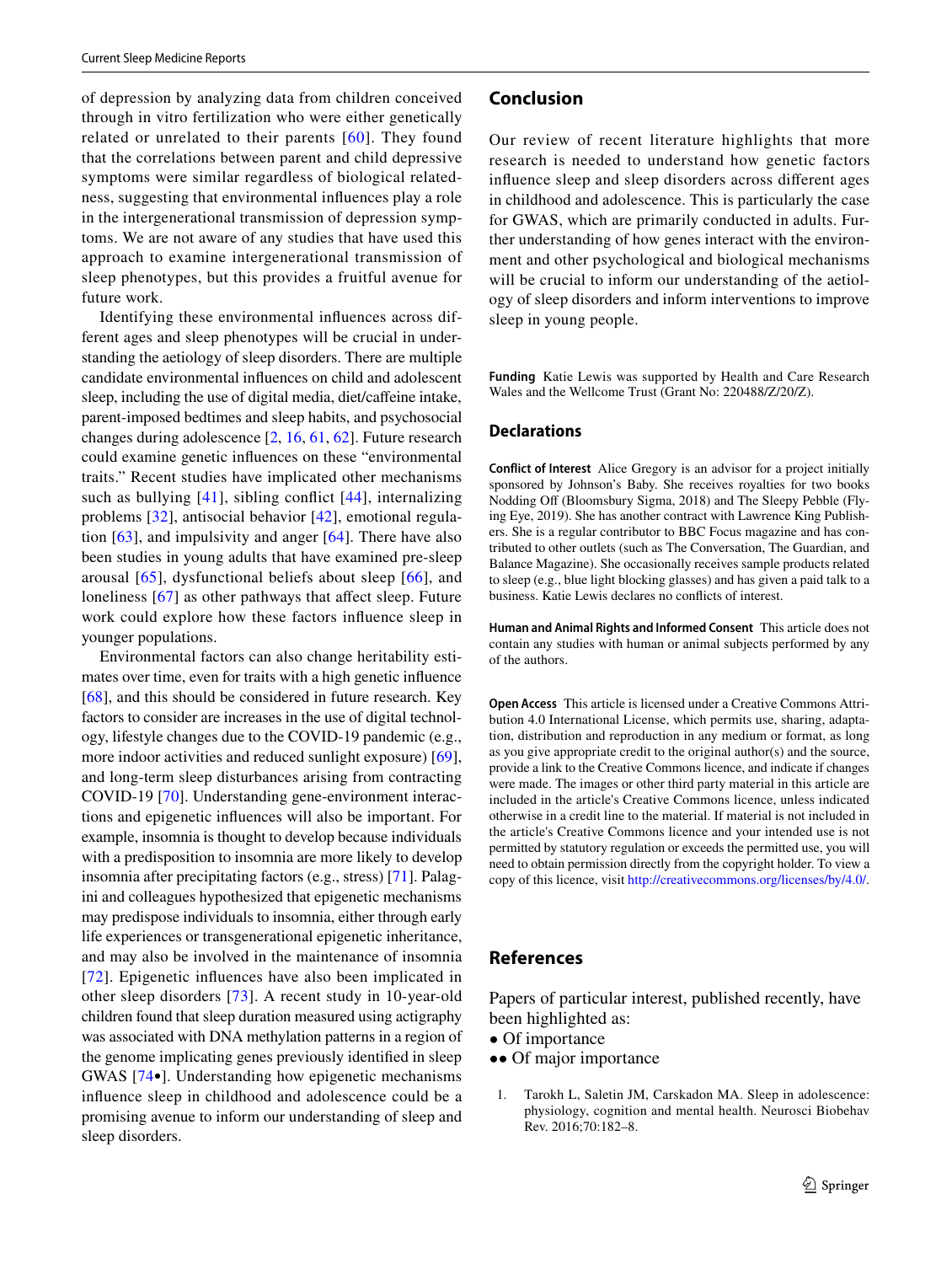- <span id="page-9-13"></span>2. Crowley SJ, Wolfson AR, Tarokh L, Carskadon MA. An update on adolescent sleep: new evidence informing the perfect storm model. J Adolesc. 2018;67:55–65.
- <span id="page-9-0"></span>3. Barclay NL, Gregory AM (2013) Sleep in childhood and adolescence: age-specifc sleep characteristics, common sleep disturbances and associated difficulties. In: The neurobiology of childhood. pp 337–365
- <span id="page-9-1"></span>4. Gregory AM, Sadeh A. Sleep, emotional and behavioral difficulties in children and adolescents. Sleep Med Rev. 2012;16:129–36.
- <span id="page-9-2"></span>5. Borbély AA. A two process model of sleep regulation. Hum Neurobiol. 1982;1:195–204.
- <span id="page-9-3"></span>6. Borbély AA, Daan S, Wirz-Justice A, Deboer T. The twoprocess model of sleep regulation: a reappraisal. J Sleep Res. 2016;25:131–43.
- <span id="page-9-4"></span>7. Foster RG, Kreitzman L. The rhythms of life: what your body clock means to you! Exp Physiol. 2014;99:599–606.
- <span id="page-9-5"></span>8. Iber C, Ancoli-Israel S, Chesson A, Quan SF (2007) The AASM manual for the scoring of sleep and associated events: rules, terminology, and technical specification., 1st ed. Westchester, IL
- <span id="page-9-6"></span>Avidan AY (2005) Recognition of sleep stages and adult scoring technique. Atlas of Sleep Medicine 95–121
- <span id="page-9-7"></span>10. Krause AJ, Ben Simon E, Mander BA, Greer SM, Saletin JM, Goldstein-Piekarski AN, Walker MP. The sleep-deprived human brain. Nature Publishing Group. 2017;18:404–18.
- <span id="page-9-8"></span>11. Carskadon MA, Dement WC (2005) Normal human sleep: an overview. Principles and Practice of Sleep Medicine. [https://doi.](https://doi.org/10.1016/B0-72-160797-7/50009-4) [org/10.1016/B0-72-160797-7/50009-4](https://doi.org/10.1016/B0-72-160797-7/50009-4)
- <span id="page-9-9"></span>12. Luyster FS, Strollo PJ, Zee PC, Walsh JK. Sleep: a health imperative. Sleep. 2012;35:727–34.
- <span id="page-9-10"></span>13. Skeldon A, Derks G, Dijk D-J. Modelling changes in sleep timing and duration across the lifespan: changes in circadian rhythmicity or sleep homeostasis? Sleep Med Rev. 2015;28:92–103.
- <span id="page-9-11"></span>14. Tarokh L, Short M, Crowley SJ, Fontanellaz-Castiglione CEG, Carskadon MA. Sleep and circadian rhythms in adolescence. Curr Sleep Med Rep. 2019;5:181–92.
- <span id="page-9-12"></span>15. Roenneberg T, Kuehnle T, Pramstaller PP, Ricken J, Havel M, Guth A, Merrow M. A marker for the end of adolescence. Curr Biol. 2004;14:R1038–9.
- <span id="page-9-14"></span>16. Carskadon MA. Sleep in adolescents: the perfect storm. Pediatr Clin North Am. 2011;58:637–47.
- <span id="page-9-15"></span>17. American Academy of Sleep Medicine (2014) International classifcation of sleep disorders, 3rd ed. American Academy of Sleep Medicine, Darien, IL
- <span id="page-9-16"></span>18. Sadeh A (2015) Sleep assessment methods. Monographs of the Society for Research in Child Development 33–48
- <span id="page-9-17"></span>19. Plomin R, DeFries JC, McClearn GE, McGufn P (2008) Behavioral genetics, 5th ed. Worth, New York, NY
- <span id="page-9-18"></span>20. Plomin R, DeFries JC, Knopik VS, Neiderhiser JM. Top 10 replicated fndings from behavioral genetics. Perspect Psychol Sci. 2016;11:3–23.
- <span id="page-9-19"></span>21. Visscher PM, Hill WG, Wray NR. Heritability in the genomics era—concepts and misconceptions. Nat Rev Genet. 2008;9:255–66.
- <span id="page-9-20"></span>22. Madrid-Valero JJ, Chapman R, Bailo E, Ordoñana JR, Selita F, Kovas Y, Gregory AM. What do people know about the heritability of sleep? Behav Genet. 2021;51:144–53.
- <span id="page-9-21"></span>23. Shih RA, Belmonte PL, Zandi PP. A review of the evidence from family, twin and adoption studies for a genetic contribution to adult psychiatric disorders. Int Rev Psychiatry. 2004;16:260–83.
- <span id="page-9-22"></span>24. Kendler KS, Neale MC. "Familiality" or heritability. Arch Gen Psychiatry. 2009;66:452.
- <span id="page-9-23"></span>25. Flint J, Greenspan RJ, Kendler KS (2010) How genes infuence behavior, 1st ed. Oxford University Press, New York, NY
- <span id="page-9-24"></span>26. Corvin A, Craddock N, Sullivan PF. Genome-wide association studies: a primer. Psychol Med. 2010;40:1063–77.
- <span id="page-9-25"></span>27. Baselmans BML, Yengo L, van Rheenen W, Wray NR. Risk in relatives, heritability, SNP-based heritability, and genetic correlations in psychiatric disorders: a review. Biol Psychiat. 2021;89:11–9.
- <span id="page-9-26"></span>28.•• Kocevska D, Barclay NL, Bramer WM, Gehrman PR, van Someren EJW (2021) Heritability of sleep duration and quality: a systematic review and meta-analysis. Sleep Medicine Reviews 59:101448. **This study reports results from two large meta**analyses of twin studies on sleep duration  $(N = 45,328)$  and sleep quality  $(N = 39,020)$ . The authors found evidence that **heritability estimates for sleep duration are moderated by age. They also highlight the need for more research using objective measures of sleep and assessing sleep quality in pediatric populations.**
- <span id="page-9-27"></span>29•• Breitenstein RS, Doane LD, Lemery-Chalfant K (2021) Children's objective sleep assessed with wrist-based accelerometers: strong heritability of objective quantity and quality unique from parent-reported sleep. Sleep 44:1–17. **Twin study in 608 children which found that heritability estimates for sleep duration and quality were higher when using actigraphy compared to parent reports. This demonstrates the importance of using multiple measures of sleep, as well as multiple reporters, when assessing genetic infuences on children's sleep.**
- <span id="page-9-28"></span>30. Inderkum AP, Tarokh L. High heritability of adolescent sleepwake behavior on free, but not school days: a long-term twin study. Sleep. 2018;41:1–9.
- <span id="page-9-29"></span>31. Buysse DJ, Reynolds CF, Monk TH, Berman SR, Kupfer DJ. The Pittsburgh Sleep Quality Index: a new instrument for psychiatric practice and research. Psychiatry Res. 1989;28:193–213.
- <span id="page-9-30"></span>32. Madrid-Valero JJ, Ronald A, Shakeshaft N, Schofeld K, Malanchini M, Gregory AM. Sleep quality, insomnia, and internalizing difficulties in adolescents: insights from a twin study. Sleep. 2020;43:1–9.
- <span id="page-9-31"></span>33. Rusterholz T, Hamann C, Markovic A, Schmidt SJ, Achermann P, Tarokh L. Nature and nurture: brain region-specifc inheritance of sleep neurophysiology in adolescence. J Neurosci. 2018;38:9275–85.
- <span id="page-9-32"></span>34.• Gehrman PR, Ghorai A, Goodman M, McCluskey R, Barilla H, Almasy L, Roenneberg T, Bucan M (2019) Twin‐based heritability of actimetry traits. Genes, Brain and Behavior e12569. **Study of 142 twins using actigraphy to derive novel sleep and circadian parameters that will be useful in future genetic research.**
- <span id="page-9-33"></span>35. Ouellet-Morin I, Brendgen M, Girard A, Lupien SJ, Dionne G, Vitaro F, Boivin M. Evidence of a unique and common genetic etiology between the CAR and the remaining part of the diurnal cycle: a study of 14 year-old twins. Psychoneuroendocrinology. 2016;66:91–100.
- <span id="page-9-34"></span>36. McCloskey R, Goodman MH, McHugh Grant S, Ghorai A, Gehrman PR, Bućan M (2018) PennZzz—an algorithm for estimating behavioral states from wrist-worn accelerometery. bioRxiv.<https://doi.org/10.1101/347807>
- <span id="page-9-35"></span>37. Markovic A, Achermann P, Rusterholz T, Tarokh L. Heritability of sleep EEG topography in adolescence: results from a longitudinal twin study. Sci Rep. 2018;8:1–13.
- <span id="page-9-36"></span>38. de Gennaro L, Marzano C, Fratello F, et al. The electroencephalographic fngerprint of sleep is genetically determined: a twin study. Ann Neurol. 2008;64:455–60.
- <span id="page-9-37"></span>39. Markovic A, Kaess M, Tarokh L. Environmental factors shape sleep EEG connectivity during early adolescence. Cereb Cortex. 2020;30:5780–91.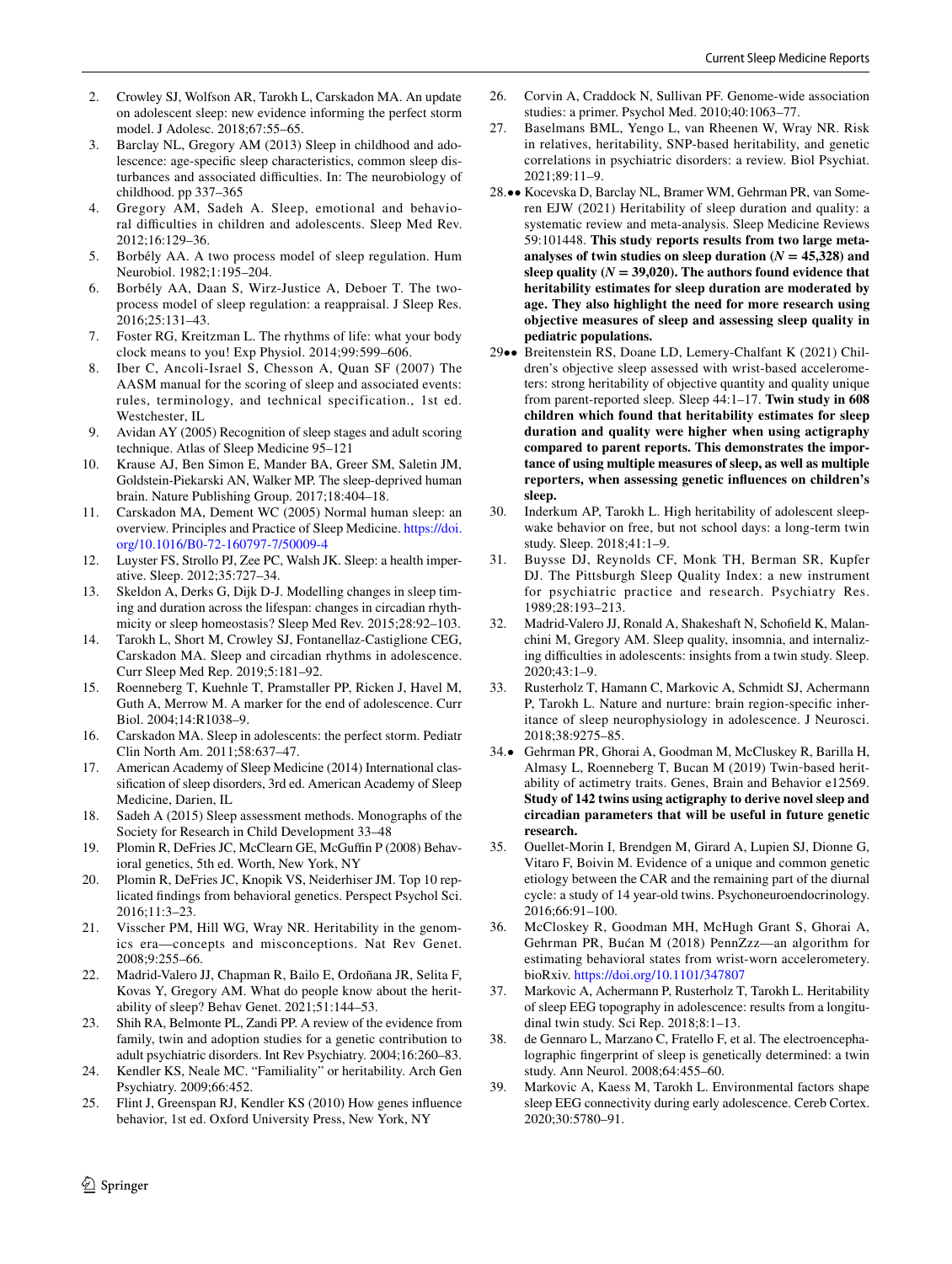- <span id="page-10-0"></span>40. Tarokh L, Carskadon MA, Achermann P. Developmental changes in brain connectivity assessed using the sleep EEG. Neuroscience. 2010;171:622–34.
- <span id="page-10-1"></span>41. Shakoor S, M.S Zavos H, Gregory AM, Ronald A (2021) The association between bullying‐victimisation and sleep disturbances in adolescence: evidence from a twin study. J Sleep Res. <https://doi.org/10.1111/jsr.13321>
- <span id="page-10-2"></span>42. Madrid-Valero JJ, Ordoñana JR, Klump KL, Burt SA. Children sleep and antisocial behavior: diferential association of sleep with aggression and rule-breaking. J Abnorm Child Psychol. 2019;47:791–9.
- <span id="page-10-3"></span>43. Champion D, Bui M, Aouad P, et al. Contrasting painless and painful phenotypes of pediatric restless legs syndrome: a twin family study. Sleep Med. 2020;75:361–7.
- <span id="page-10-4"></span>44. Breitenstein RS, Doane LD, Cliford S, Lemery-Chalfant K. Children's sleep and daytime functioning: increasing heritability and environmental associations with sibling confict. Soc Dev. 2018;27:967–83.
- <span id="page-10-5"></span>45. Owens JA, Spirito A, McGuinn M. The Children's Sleep Habits Questionnaire (CSHQ): psychometric properties of a survey instrument for school-aged children. Sleep. 2000;23:1043–51.
- <span id="page-10-6"></span>Marinelli M, Pappa I, Bustamante M, et al. Heritability and genome-wide association analyses of sleep duration in children: the EAGLE consortium. Sleep. 2016;39:1859–69.
- <span id="page-10-7"></span>47. Dashti HS, Jones SE, Wood AR, et al. Genome-wide association study identifes genetic loci for self-reported habitual sleep duration supported by accelerometer-derived estimates. Nat Commun. 2019;10:1100.
- <span id="page-10-8"></span>48.•• Ohi K, Ochi R, Noda Y, Wada M, Sugiyama S, Nishi A, Shioiri T, Mimura M, Nakajima S (2021) Polygenic risk scores for major psychiatric and neurodevelopmental disorders contribute to sleep disturbance in childhood: Adolescent Brain Cognitive Development (ABCD) study. Translational Psychiatry 11:1–11. **This study of 9,683 children found that polygenic risk for attention-defcit/hyperactivity disorder and major depressive disorder was associated with sleep disturbances at age 9–10. The authors also conduct several GWAS of sleep phenotypes.**
- <span id="page-10-9"></span>49. Bruni O, Ottaviano S, Guidetti V, Romoli M, Innocenzi M, Cortesi F, Giannotti F. The Sleep Disturbance Scale for Children (SDSC) construction and validation of an instrument to evaluate sleep disturbances in childhood and adolescence. J Sleep Res. 1996;5:251–61.
- <span id="page-10-10"></span>50.•• Jørgensen CS, Horsdal HT, Rajagopal VM, et al (2021) Identifcation of genetic loci associated with nocturnal enuresis: a genome-wide association study. The Lancet Child and Adolescent Health 5:201–209. **This is the frst GWAS of noc**turnal enuresis  $(N = 34,955)$ . The authors identify two **loci associated with nocturnal enuresis, which implicated several genes potentially involved in regulating sleep, urine production, and bladder function. They also found that polygenic risk scores for attention-defcit/hyperactivity disorder were associated with nocturnal enuresis.**
- <span id="page-10-11"></span>51. Madrid-Valero JJ, Rubio-Aparicio M, Gregory AM, Sánchez-Meca J, Ordoñana JR (2021) The heritability of insomnia: systematic review and meta-analysis of twin studies. Sleep Medicine Reviews.<https://doi.org/10.1016/j.smrv.2021.101437>
- <span id="page-10-12"></span>52. Barclay NL, Gehrman PR, Gregory AM, Eaves LJ, Silberg JL. The heritability of insomnia progression during childhood/ adolescence: results from a longitudinal twin study. Sleep. 2015;38:109–18.
- <span id="page-10-13"></span>53. Sudlow C, Gallacher J, Allen N, et al. UK Biobank: an open access resource for identifying the causes of a wide range of complex diseases of middle and old age. PLoS Med. 2015;12:1–10.
- <span id="page-10-14"></span>54. Thapar A, Collishaw S, Pine DS, Thapar AK. Depression in adolescence. The Lancet. 2012;379:1056–67.
- <span id="page-10-15"></span>55. Markovic A, Kaess M, Tarokh L (2020) Gender diferences in adolescent sleep neurophysiology: a high-density sleep EEG study. Scientifc Reports 2020 10:1 10:1–13
- <span id="page-10-16"></span>56. Zhang B, Wing Y-K. Sex diferences in insomnia: a metaanalysis. Sleep. 2006;29:85–93.
- <span id="page-10-17"></span>57. Génin E (2019) Missing heritability of complex diseases: case solved? Human Genetics 2019 139:1 139:103–113
- <span id="page-10-18"></span>58 Saint Pierre A, Génin E. How important are rare variants in common disease? Brief Funct Genomics. 2014;13:353–61.
- <span id="page-10-19"></span>59. Trerotola M, Relli V, Simeone P, Alberti S. Epigenetic inheritance and the missing heritability. Hum Genomics.  $2015:9:17$ .
- <span id="page-10-20"></span>60. Lewis G, Rice F, Harold GT, Collishaw S, Thapar A. Investigating environmental links between parent depression and child depressive/anxiety symptoms using an assisted conception design. J Am Acad Child Adolesc Psychiatry. 2011;50:451.
- <span id="page-10-21"></span>61. LeBourgeois MK, Hale L, Chang A-M, Akacem LD, Montgomery-Downs HE, Buxton OM. Digital media and sleep in childhood and adolescence. Pediatrics. 2017;140:S92–6.
- <span id="page-10-22"></span>62. Hale L, Li X, Hartstein LE, LeBourgeois MK. Media use and sleep in teenagers: what do we know? Curr Sleep Med Rep. 2019;5:128–34.
- <span id="page-10-23"></span>63. Medda E, Alessandri G, Delfno D, Fagnani C, Ferri M, Violani C, Stazi MA. Adolescents self-reported sleep quality and emotional regulation: a discordant twin study. Annali dell'Istituto superiore di sanita. 2011;55:118–23.
- <span id="page-10-24"></span>64. Miadich SA, Shrewsbury AM, Doane LD, Davis MC, Cliford S, Lemery-Chalfant K. Children's sleep, impulsivity, and anger: shared genetic etiology and implications for developmental psychopathology. J Child Psychol Psychiatry. 2020;61:1070–9.
- <span id="page-10-25"></span>65. Schneider MN, Denis D, Buysse DJ, Kovas Y, Gregory AM. Associations between pre-sleep arousal and insomnia symptoms in early adulthood: a twin and sibling study. Sleep. 2019;42:1–10.
- <span id="page-10-26"></span>66. Schneider MN, Kovas Y, Gregory AM. Dysfunctional beliefs about sleep and insomnia symptoms in early adulthood: a twin and sibling study. J Sleep Res. 2019;28:1–11.
- <span id="page-10-27"></span>67. Matthews T, Danese A, Gregory AM, Caspi A, Moffitt TE, Arseneault L. Sleeping with one eye open: loneliness and sleep quality in young adults. Psychol Med. 2017;47:2177–86.
- <span id="page-10-28"></span>68. Rutter M, Silberg J, O'Connor T, Simonoff E. Genetics and child psychiatry: I. Advances in quantitative and molecular genetics. J Child Psychol Psychiatry. 1999;40:3–18.
- <span id="page-10-29"></span>Becker SP, Dvorsky MR, Breaux R, Cusick CN, Taylor KP, Langberg JM. Prospective examination of adolescent sleep patterns and behaviors before and during COVID-19. Sleep. 2021;2021:1–11.
- <span id="page-10-30"></span>70. Huang C, Huang L, Wang Y, et al. 6-month consequences of COVID-19 in patients discharged from hospital: a cohort study. The Lancet. 2021;397:220–32.
- <span id="page-10-31"></span>71. Spielman AJ, Caruso LS, Glovinsky PB. A behavioral perspective on insomnia treatment. Psychiatr Clin North Am. 1987;10:541–53.
- <span id="page-10-32"></span>72. Palagini L, Biber K, Riemann D. The genetics of insomnia—evidence for epigenetic mechanisms? Sleep Med Rev. 2014;18:225–35.
- <span id="page-10-33"></span>73. Morales-Lara D, De-la-Peña C, Murillo-Rodríguez E (2017) Dad's snoring may have left molecular scars in your DNA: the emerging role of epigenetics in sleep disorders. Molecular Neurobiology 2017 55:4 55:2713–2724